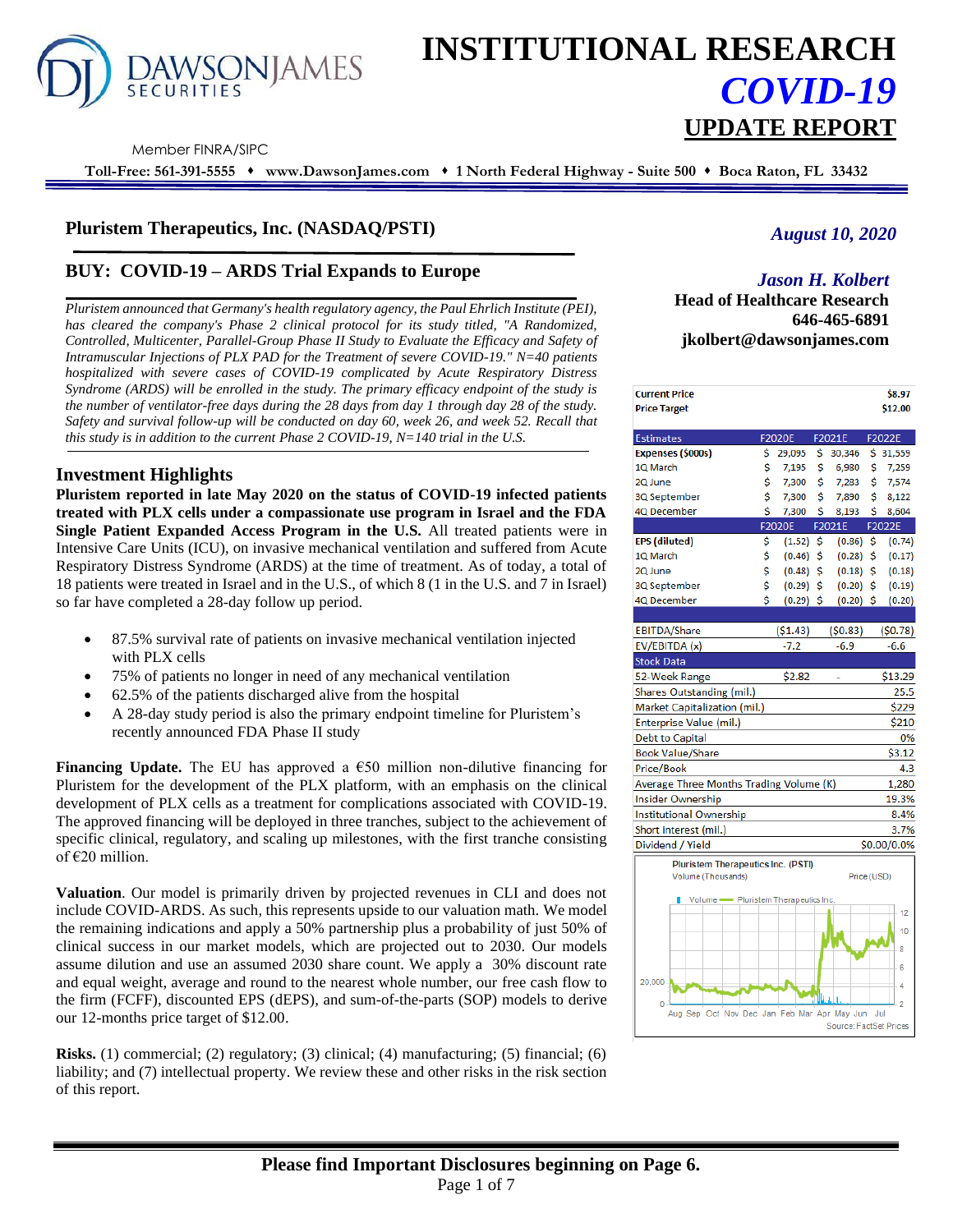

**What is ARDS?** Acute respiratory distress syndrome (ARDS) occurs when fluid builds up in the tiny, elastic air sacs (alveoli) in your lungs. Severe pneumonia, and the new Coronavirus too, can result in an infection in the lobes of the lungs, triggering an inflammatory cascade that causes death.

**PLX Cells Appears to Impact ARDS.** PLX cells are allogeneic mesenchymal-like cells that have immunomodulatory properties that induce the immune system's natural regulatory T cells and M2 macrophages, and thus may prevent or reverse the dangerous overactivation of the immune system. Accordingly, PLX cells may potentially reduce the fatal symptoms of COVID-19 induced pneumonia and pneumonitis. Previous pre-clinical findings of PLX cells revealed significant therapeutic effects in animal studies of pulmonary hypertension, lung fibrosis, acute kidney injury, and gastrointestinal injury, which are potential complications of the severe COVID-19 infection. Pluristem announced an agreement with the BIH Center for Regenerative Therapy (BCRT) and the Berlin Center for Advanced Therapies (BeCAT) at Charite' University of Medicine Berlin to expand its existing framework and research agreement and conduct a joint project evaluating the therapeutic effects of Pluristem's patented PLX cell product candidates for the potential treatment of the respiratory and inflammatory complications associated with the COVID-19 coronavirus. This now represents the third regenerative medicine (Athersys – ATHX Buy rated & Mesoblast MESO-Buy Rated) firm evaluating cells for the treatment of ARDS.

**Our Focus for Pluristem Remains on Critical Limb Ischemia (CLI).** Pluristem is currently in a Phase 3 trial for the treatment of CLI. We could see top-line data as early as next year. Our model assumes commercialization with a partner and 50% economics in Europe by 2023, with the U.S. the following year. Given the development of expedited pathways in the cell therapy space (U.S., Europe, and Japan) and the very strong established safety profile (as well as U.S. Fast Track Designation), our assumption that a second pivotal trial is required could be conservative. **So, the key question is, will it work?** 

**The Critical Limb Ischemia (CLI) Trial Design is Smart.** Pluristem is doing a time-to-event analysis (with the event being either major amputation or all-cause mortality) between the placebo and treatment arms using Kaplan-Meier curves. For example, if the Treatment arm has few events in the early phase of the study, whereas the Control has considerable events in the early phase, even if the two arms have similar long-term outcomes (say at one year), an advantage is assigned to the treatment because it delays the onset of the event. **This design may have a certain advantage when one understands that cell therapy, in general, does not provide immediate relief as it is based on angiogenesis (growth of microcapillaries), which takes time.** An assumption that within a short period of time (e.g., a couple of months post-treatment), there will be a significant separation of the curves is not likely. We also recognize that there may be a possible tradeoff in some of the other assumptions.

- 1. A premise in the design is that most events happen initially (during the first half-year of treatment) and that the typical survival curves get almost flat by the end of the first year, could be flawed. Our analysis of the literature suggests that as time goes on, advanced CLI patients with multiple co-morbidities also have high mortality rates. So although the amputation rates might flatten out, death rates keep moving forward. It's hard to know until we see the data.
- 2. Pluristem believes that the Treatment arm will have an early advantage over Control in event rates and that the rate will be constant throughout the three-year follow-up. The literature suggests that Rutherford (R)-5 patients have higher kidney disease, chronic heart failure, coronary artery disease, and diabetes versus R4 patients. So, the idea that salvaging the leg will significantly lower the death rate in this cohort may not be logical, particularly when we consider the average age of the patients (70's) and the nature of the co-morbidities (kidney failure, heart disease).
- 3. Our concerns for being optimistic relate to (a) the KM curves may not flatten out after six months; (b) the synergistic effect between limb salvage and mortality may be real, but not enough to significantly affect mortality rates in a population that is elderly with significant co-morbidities; (c) the claim that the Treatment arm will have a quick advantage over the Control, which will be maintained over a three-year period, might be overly optimistic, and; (d) it's unknown if U.S. FDA will accept anything but AFS as a primary endpoint.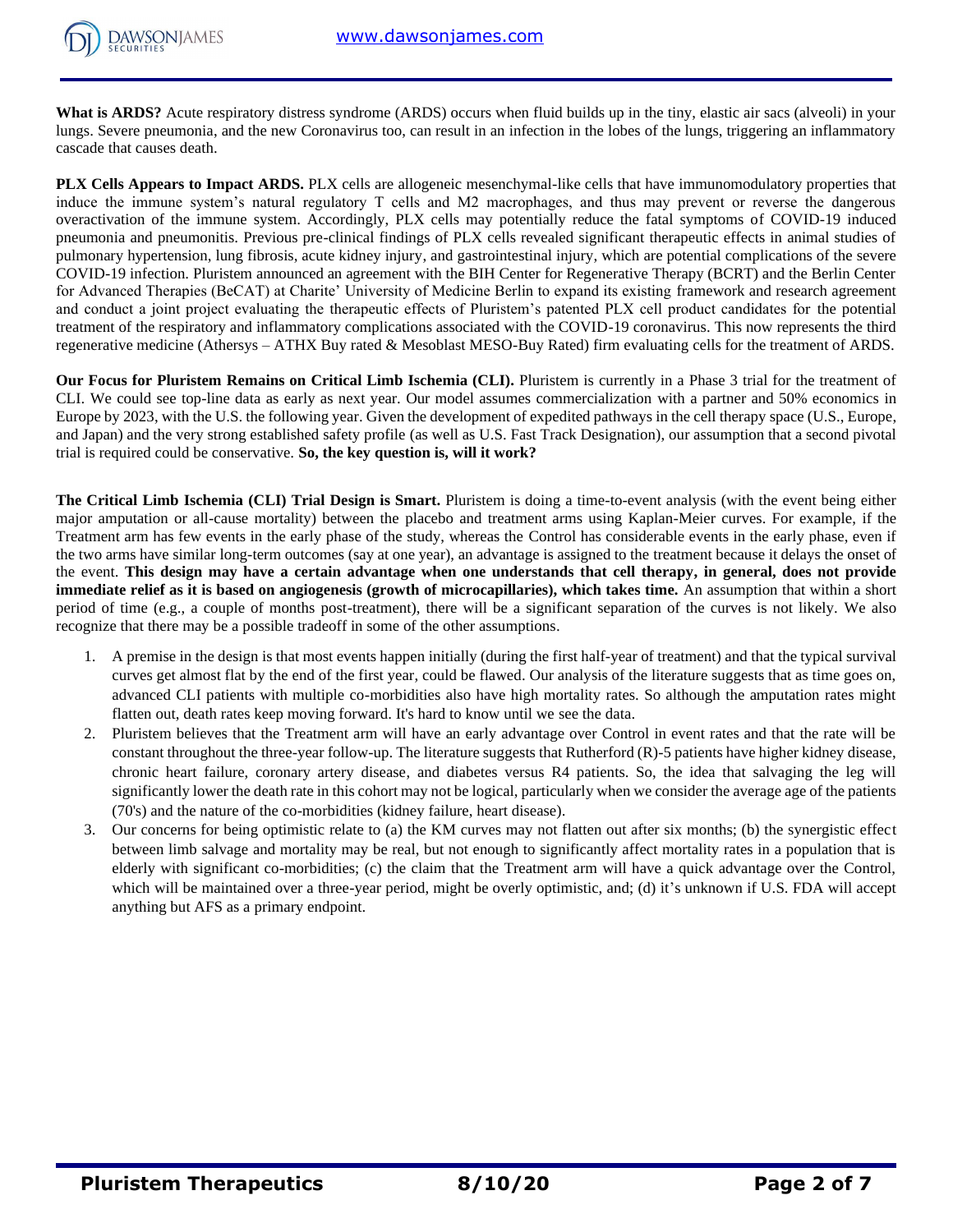

**Valuation:** We model PLX-PAD in the treatment of critical limb ischemia and post-surgery hip fracture and PLX-R18 in Hematopoietic recovery. Our model is projected through 2030. We assume a partnership for commercialization with 50% economics. A risk adjustment is also applied to our therapeutic models. This is based on the clinical development stage and the associated risks we see. These include the complexity of the trial and the indication, and the historical precedents, to derive our 50% probability of success factor. Also, we apply a 30% discount rate to the Free Cash Flow, Discounted EPS and Sum-of-the-Parts models which are then equal-weighted and rounded to the nearest whole number to derive our 12-month price target of \$12.00.

#### **Exhibit 1. Free Cash Flow Model**

| Average         | 2.0  |
|-----------------|------|
| Price Target \$ | 13.1 |
| Year            | 2020 |

|                                 | Average \$              | 12.0         |           |           |           |        |         |         |         |         |           |           |           |
|---------------------------------|-------------------------|--------------|-----------|-----------|-----------|--------|---------|---------|---------|---------|-----------|-----------|-----------|
|                                 | Price Target \$<br>Year | 13.1<br>2020 |           |           |           |        |         |         |         |         |           |           |           |
|                                 |                         |              |           |           |           |        |         |         |         |         |           |           |           |
| DCF Valuation Using FCFF (mln): |                         |              |           |           |           |        |         |         |         |         |           |           |           |
| units (millions - \$)           |                         |              | 2020E     | 2021E     | 2022E     | 2023E  | 2024E   | 2025E   | 2026E   | 2027E   | 2028E     | 2029E     | 2030E     |
| EBIT                            |                         |              | (29,095)  | (30, 346) | (31, 559) | 27,667 | 157,873 | 318,462 | 574,096 | 812,926 | 1,145,293 | 1,493,469 | 1,854,663 |
| Tax Rate                        |                         |              | 0%        | 0%        | 5%        | 10%    | 15%     | 18%     | 18%     | 20%     | 20%       | 24%       | 28%       |
| $EBIT(1-t)$                     |                         |              | (29, 095) | (30, 346) | (29, 981) | 24,900 | 134,192 | 261,139 | 470,759 | 650,341 | 916,235   | 1,135,037 | 1,335,357 |
| - Change in NWC                 |                         |              |           |           |           |        |         |         |         |         |           |           |           |
| Free Cash Flow to Firm (FCFF)   | ٦                       |              | (29, 095) | (30, 346) | (29, 981) | 24,900 | 134,192 | 261,139 | 470,759 | 650,341 | 916,235   | 1,135,037 | 1,335,357 |
| PV of FCFF                      | ◥                       |              | (29,095)  | (23, 415) | (17, 850) | 11,439 | 47,567  | 71,424  | 99,350  | 105,902 | 115,124   | 110,044   | 99,896    |
| Discount Rate                   |                         |              | 30%       |           |           |        |         |         |         |         |           |           |           |
| Long Term Growth Rate           |                         |              | 1%        |           |           |        |         |         |         |         |           |           |           |
| <b>Terminal Cash Flow</b>       |                         |              | 352,779   |           |           |        |         |         |         |         |           |           |           |
| Terminal Value YE 2030          |                         |              | 26,391    |           |           |        |         |         |         |         |           |           |           |
| <b>NPV</b>                      |                         |              | 616,777   |           |           |        |         |         |         |         |           |           |           |

*Source: Dawson James estimates*

#### **Exhibit 2. Discounted EPS Model**

| <b>Current Year</b>             | 2020        |
|---------------------------------|-------------|
| Year of EPS                     | 2030        |
| Earnings Multiple               |             |
| <b>Discount Factor</b>          | 30%         |
| <b>Selected Year EPS</b>        | \$<br>31.77 |
| <b>NPV</b>                      | 11.9        |
| Source: Daw son James estimates |             |

NPV-Debt<br>
Shares out (thousands) 47,219 Shares out (thousands) 47,219 2030 NPV Per Share 13.1

| Current Year                     |              | 2020  |          | Discount Rate and Earnings Multiple Varies, Year is Constant |          |          |                 |         |             |       |  |  |
|----------------------------------|--------------|-------|----------|--------------------------------------------------------------|----------|----------|-----------------|---------|-------------|-------|--|--|
| Year of EPS<br>Earnings Multiple |              | 2030  |          |                                                              | 20%      | 25%      | 2030 EPS<br>30% | 35%     | 40%         | 45%   |  |  |
| Discount Factor                  |              | 30%   |          | 10 <sup>1</sup>                                              | \$51.32  | \$34.12  | \$23.05         | \$15.80 | $$10.98$ \$ | 7.73  |  |  |
| Selected Year EPS                | $\mathbf{s}$ | 31.77 |          | 15                                                           | \$76.98  | \$51.18  | \$34.57         | \$23.70 | $$16.48$ \$ | 11.60 |  |  |
| <b>NPV</b>                       | 55           | 11.9  |          | 20                                                           | \$102.63 | \$68.23  | \$46.10         | \$31.61 | \$21.97S    | 15.47 |  |  |
| Source: Daw son James estimates  |              |       | Earnings | 25                                                           | \$128.29 | \$85.29  | \$57.62         | \$39.51 | $$27.46$ \$ | 19.33 |  |  |
|                                  |              |       | Multiple | 30 <sup>1</sup>                                              | \$153.95 | \$102.35 | \$69.15         | \$47.41 | $$32.95$ \$ | 23.20 |  |  |
|                                  |              |       |          | 35 <sub>1</sub>                                              | \$179.61 | \$119.41 | \$80.67         | \$55.31 | $$38.45$ \$ | 27.07 |  |  |
|                                  |              |       |          | 40                                                           | \$205.27 | \$136.47 | \$92.19         | \$63.21 | $$43.94$ \$ | 30.94 |  |  |
|                                  |              |       |          | 45                                                           | \$230.93 | \$153.53 | \$103.72        | \$71.11 | $$49.43$ \$ | 34.80 |  |  |

#### **Exhibit 3. Sum-of-the-Parts Model**

| Source: Dawson James estimates           |       |               |                |           |                 |          |  |  |  |  |  |  |
|------------------------------------------|-------|---------------|----------------|-----------|-----------------|----------|--|--|--|--|--|--|
| <b>Exhibit 3. Sum-of-the-Parts Model</b> |       |               |                |           |                 |          |  |  |  |  |  |  |
| <b>Pluristem Sum of the Parts</b>        | LT Gr | Discount Rate | Yrs. to Mkt    | % Success | Peak Sales MM's | Term Val |  |  |  |  |  |  |
| PLX-PAD in Critical Limb Ischemia (U.S.) | $1\%$ | 30%           | $\overline{4}$ | 50%       | \$671           | \$2,313  |  |  |  |  |  |  |
| <b>NPV</b>                               |       |               |                |           |                 | \$4.29   |  |  |  |  |  |  |
| PLX-PAD in Critical Limb Ischemia (EU)   | $1\%$ | 30%           | $\overline{4}$ | 50%       | \$658           | \$2,271  |  |  |  |  |  |  |
| <b>NPV</b>                               |       |               |                |           |                 | \$4.21   |  |  |  |  |  |  |
| PLX-PAD in Critical Limb Ischemia (JP)   | 1%    | 30%           | 6              | 50%       | \$140           | \$484    |  |  |  |  |  |  |
| <b>NPV</b>                               |       |               |                |           |                 | \$0.53   |  |  |  |  |  |  |
| PLX-PAD Muscle Repair U.S.               | $1\%$ | 30%           | $\overline{4}$ | 50%       | \$300           | \$1,034  |  |  |  |  |  |  |
| <b>NPV</b>                               |       |               |                |           |                 | \$1.92   |  |  |  |  |  |  |
| PLX-R18 BARDA Contracts for ARS          | $1\%$ | 30%           | 5 <sup>5</sup> | $0\%$     | \$50            | \$172    |  |  |  |  |  |  |
| <b>NPV</b>                               |       |               |                |           |                 | \$0.00   |  |  |  |  |  |  |
| PLX-R18 Incomplete Bone Marrow Recovery  | $1\%$ | 30%           | $\sqrt{5}$     | 50%       | \$25            | \$86     |  |  |  |  |  |  |
| <b>NPV</b>                               |       |               |                |           |                 | \$0.12   |  |  |  |  |  |  |
| Net Margin                               |       |               |                |           |                 | 50%      |  |  |  |  |  |  |
| <b>MM Shrs OS</b>                        |       |               |                |           |                 | 47       |  |  |  |  |  |  |
| <b>Total</b>                             |       |               |                |           |                 | \$11     |  |  |  |  |  |  |

*Source: Dawson James estimates*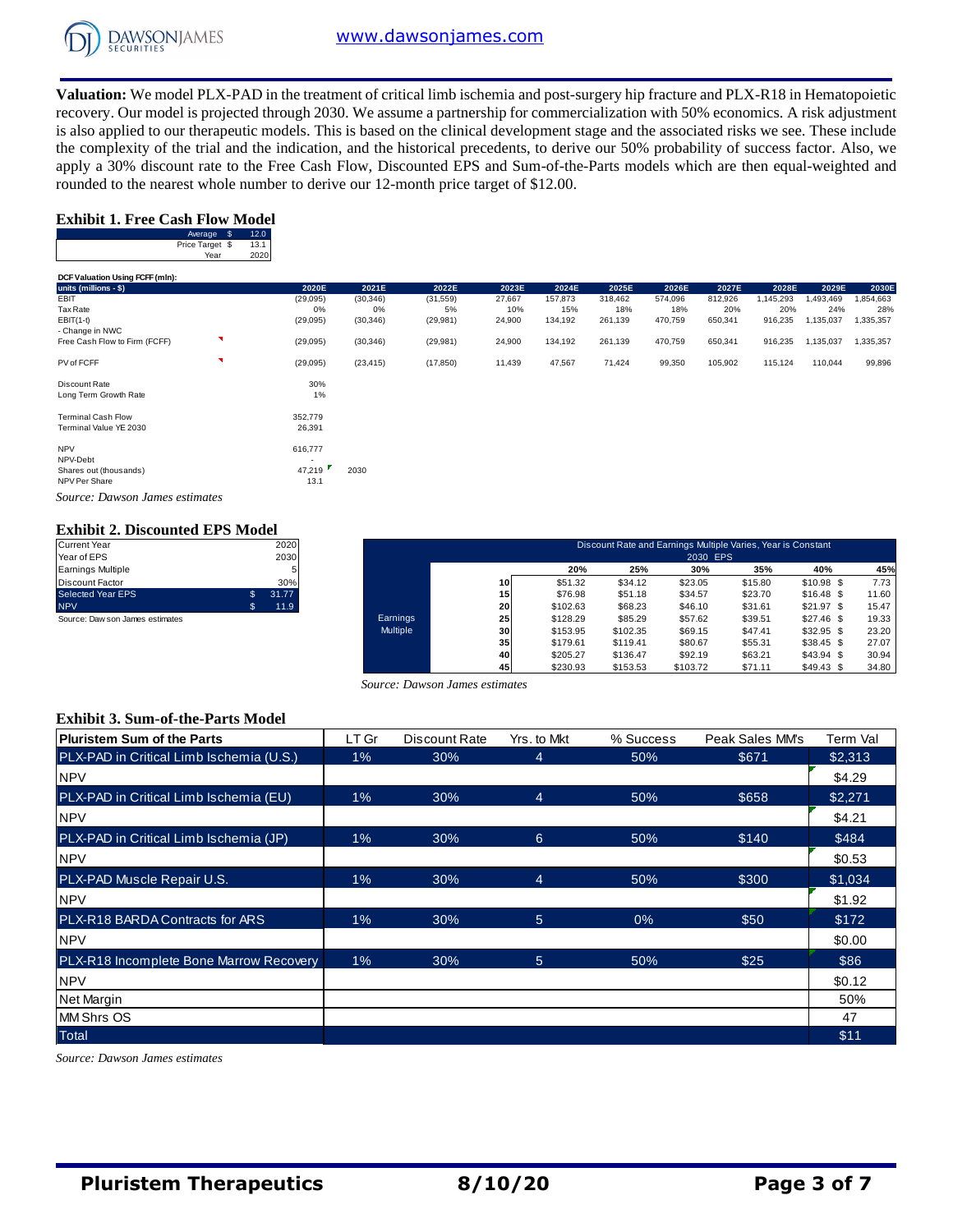

#### **Risk Analysis**

**Investment Risk:** The company faces multiple investment risks. These range from product management, market share adoption, regulatory, and commercialization to the competitive environment associated risks.

**Clinical and regulatory risk:** Pluristem is currently in the process of completing its FDA clinical trials. There is no assurance that their product will be approved by the FDA, and that even if approved, if it will be reimbursed by insurance or successfully commercialized.

**Commercial risk:** The focus of the company is on successfully developing their products and eventually bringing them to the mass market. We can make no assurances that the company will be able to achieve a critical level of market share to become profitable in this indication and or in additional planned indications.

**Employee risk:** Pluristem's core management team is experienced, including its president and CEO, CBO, and CFO. Pluristem plans to bring their proposed products to market as efficiently as possible, and their success will depend heavily upon the experience, abilities, and continued services of its senior officers, sales staff, and key scientific personnel.

**Financial risk:** The company may need to raise additional capital in the marketplace to continue to fund operations through more trials and, eventually, an NDA and possible commercial launch. There can be no assurances that the company will be able to successfully raise capital and do so on favorable terms.

**Intellectual property risk:** The company may have to defend its patents and technical know-how, and there can be no assurances that the patents will not be infringed or will be held as valid if challenged, and the company may infringe on third party's patents. Reimbursement and insurance payment risk: Insurance payment for products may be an additional hurdle for adoption.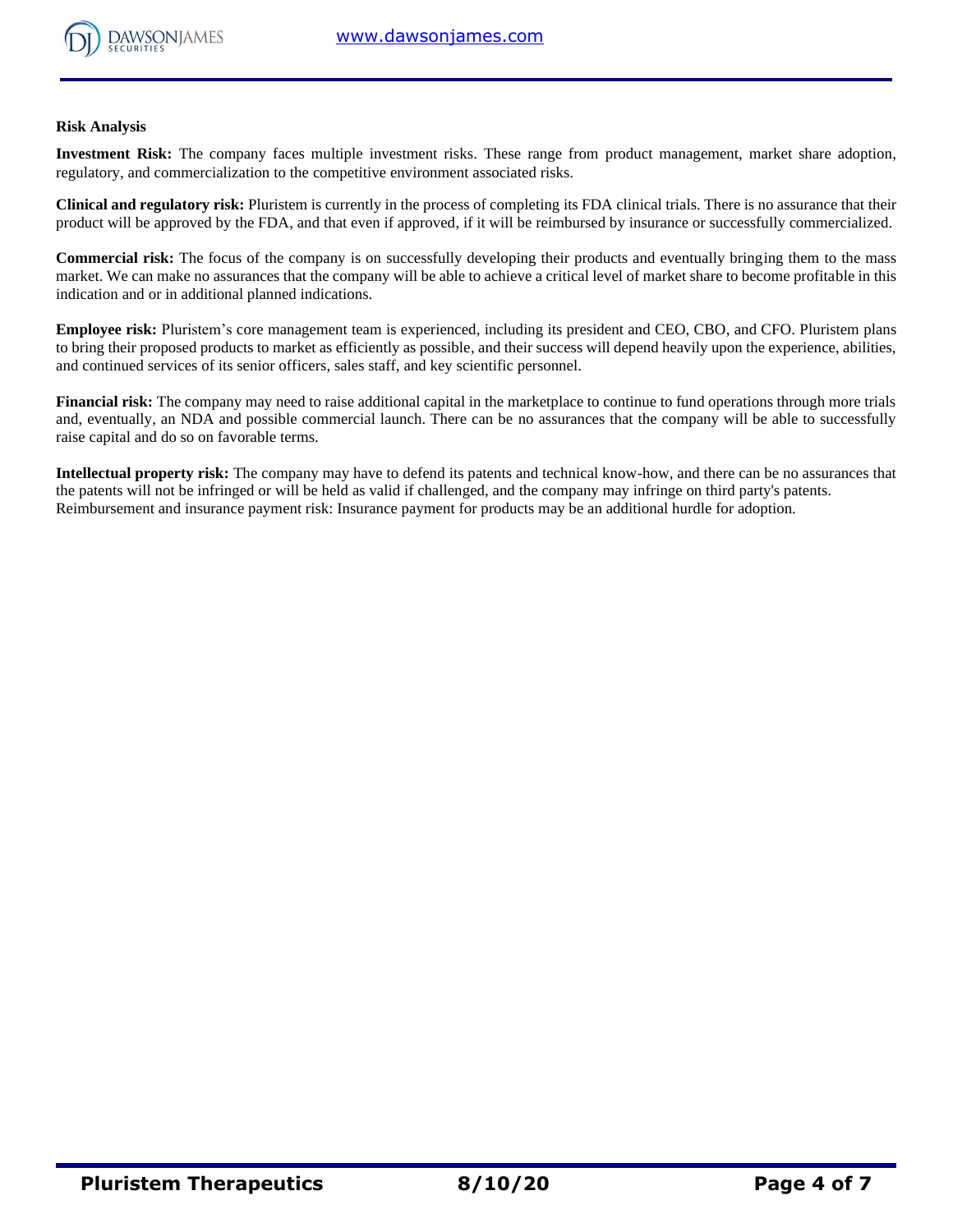# **Exhibit 4. Income Statement**

| Pluristem Income Statement (\$ '000)                | <b>June 2020</b> | <b>June 2021</b> | <b>June 2022</b> | <b>June 2023</b> | <b>June 2024</b> | <b>June 2025</b> | <b>June 2026</b> | <b>June 2027</b> | <b>June 2028</b> | <b>June 2029</b> | <b>June 2030</b> |
|-----------------------------------------------------|------------------|------------------|------------------|------------------|------------------|------------------|------------------|------------------|------------------|------------------|------------------|
| PSTI: YEAR June 30                                  | 2020E            | 2021             | 2022             | 2023             | 2024             | 2025             | 2026             | 2027             | 2028             | 2029             | 2030             |
| PLX-PAD CLI- U.S.                                   |                  |                  |                  | 31,778           | 65,281           | 100,579          | 137,745          | 212,225          | 254,316          | 298,535          | 335,384          |
| PLX-PAD CLI- EU                                     |                  |                  |                  | 32,190           | 65,832           | 100,975          | 137,669          | 211,160          | 251,908          | 294,387          | 329,247          |
| PLX-PAD CLI- Japan                                  |                  |                  |                  | $\sim$           |                  | 7,671            | 15,633           | 31,860           | 40,581           | 49,621           | 70,226           |
| PLX-PAD Muscle Repair U.S.                          |                  |                  |                  | 6,189            | 51,010           | 105,102          | 216,552          | 278,865          | 430,930          | 591,926          | 762,252          |
| PLX-PAD Muscle Repair EU                            |                  |                  | ٠                | 6,864            | 56,573           | 116,563          | 240,166          | 309,274          | 477,921          | 656,473          | 845,373          |
| PLX-R18 BARDA Contracts for ARS                     |                  |                  | ٠                |                  |                  |                  |                  |                  |                  |                  |                  |
| PLX-R18 Incomplete Bone Marrow Recovery             |                  |                  | ۰                | 2,787            | 5,800            | 9,051            | 12,556           | 16,329           | 20,386           | 21,209           | 22,066           |
| <b>Revenues</b>                                     | ٠                | ٠                | ÷.               | 79,809           | 244,496          | 439,941          | 760,321          | 1,059,712        | 1,476,042        | 1,912,151        | 2,364,549        |
| Total Revenues (Product Sales, Grants & Milestones) | ٠                | ٠                | ٠.               | 79,809           | 244,496          | 439,941          | 760,321          | 1,059,712        | 1,476,042        | 1,912,151        | 2,364,549        |
| % Chq                                               |                  |                  |                  |                  |                  |                  |                  |                  |                  |                  |                  |
| <b>Expenses</b>                                     |                  |                  |                  |                  |                  |                  |                  |                  |                  |                  |                  |
| COGS                                                |                  |                  |                  | 19,952           | 53,789           | 87,988           | 152,064          | 211,942          | 295,208          | 382,430          | 472,910          |
| % COGS                                              | 30%              | 28%              | 25%              | 25%              | 22%              | 20%              | 20%              | 20%              | 20%              | 20%              | 20%              |
| R&D                                                 | 22,326           | 22,773           | 23,228           | 23,693           | 24,166           | 24,650           | 25,143           | 25,646           | 26,158           | 26,682           | 27,215           |
| R&D Adjustment (participation Chief Scientist)      | (1,794)          |                  |                  |                  |                  |                  |                  |                  |                  |                  |                  |
| SG&A (net)                                          | 7,213            | 7,574            | 8,331            | 8,498            | 8,668            | 8,841            | 9,018            | 9,198            | 9,382            | 9,570            | 9,761            |
| Total costs & expenses                              | 29,095           | 30,346           | 31,559           | 52,142           | 86,623           | 121,479          | 186,225          | 246,786          | 330,749          | 418,682          | 509,886          |
| Operating Income (Loss) EBIT<br><b>Oper Margin</b>  | (29,095)         | (30, 346)        | (31, 559)        | 27,667           | 157,873          | 318,462          | 574,096          | 812,926          | 1,145,293        | 1,493,469        | 1,854,663        |
| Other Income expenses - Financial Expenses (net)    | 206              | 272              | 272              | 272              | 272              | 272              | 272              | 272              | 272              | 272              | 272              |
| Pre-tax income                                      | (29, 189)        | (30,618)         | (31, 831)        | 27,395           | 157,601          | 318,190          | 573,825          | 812,655          | 1,145,022        | 1,493,198        | 1,854,391        |
| Taxes                                               |                  |                  | (1,592)          | 2,740            | 23,640           | 57,274           | 103,288          | 162,531          | 229,004          | 358,367          | 519,229          |
| <b>Tax Rate</b>                                     | 0%               | 0%               | 5%               | 10%              | 15%              | 18%              | 18%              | 20%              | 20%              | 24%              | 28%              |
| Net Income (loss)                                   | (29, 189)        | (30,618)         | (30, 239)        | 24,656           | 133,961          | 260,916          | 470,536          | 650,124          | 916,017          | 1,134,830        | 1,335,161        |
| <b>Net Margin</b>                                   |                  |                  |                  |                  |                  |                  |                  |                  |                  |                  |                  |
| <b>Basic EPS</b>                                    | (1.52)           | (0.86)           | (0.74)           | 0.60             | 3.27             | 6.33             | 11.38            | 15.66            | 21.97            | 27.11            | 31.77            |
| Basic Wght Average Shares Outstanding (thousands)   | 20,431           | 36,786           | 40,695           | 40,858           | 41,022           | 41,186           | 41,351           | 41,517           | 41,683           | 41,850           | 42,018           |
| Fully Diluted Wgtd Avg Shrs outstanding (Thousands) | 22,932           | 41,804           | 45,733           | 45,916           | 46,100           | 46,284           | 46,470           | 46,656           | 46,843           | 47,030           | 47,219           |

*Source: Dawson James estimates*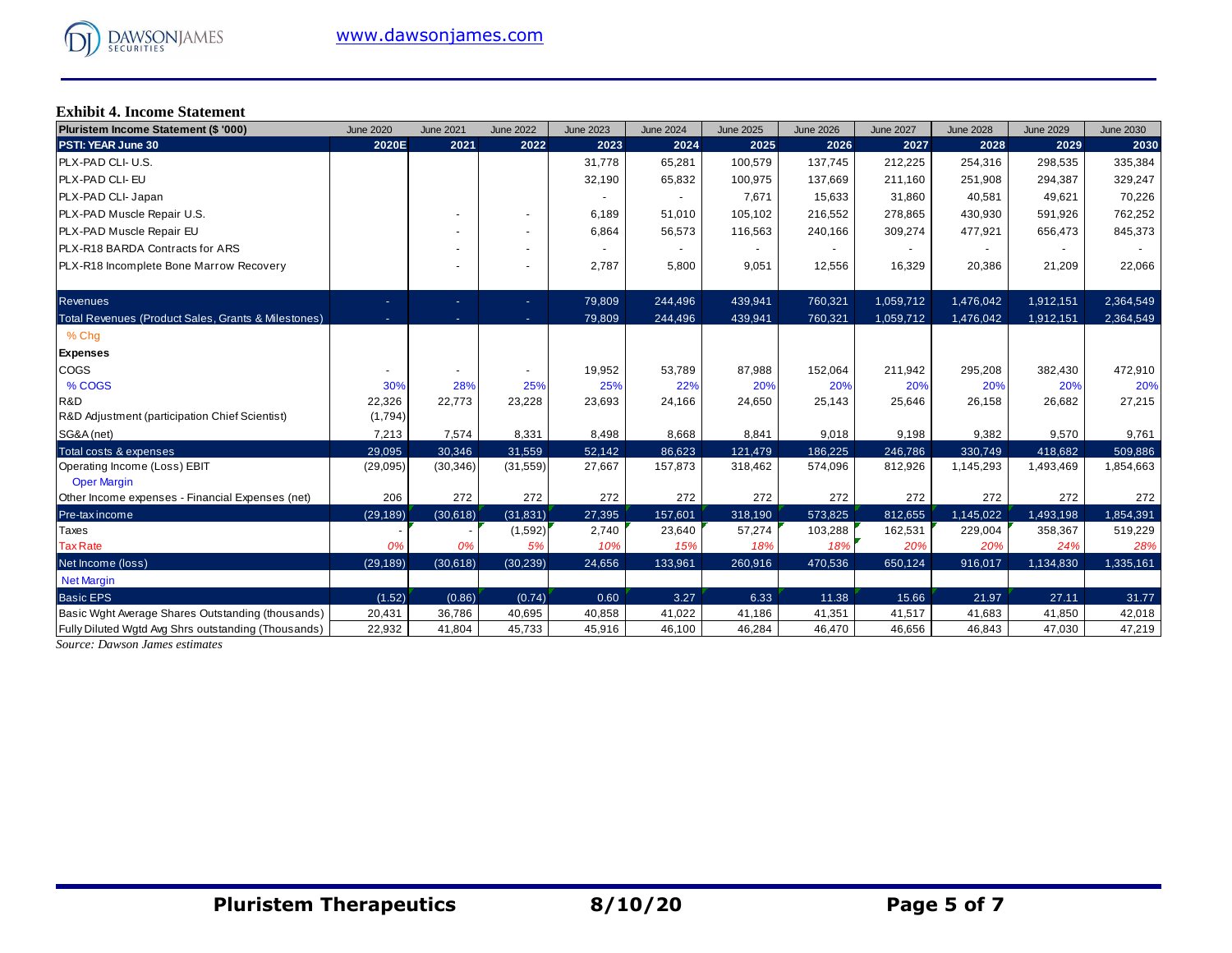## Peer Companies to Pluristem

Athersys (ATHX-Buy Rated) Mesoblast (MESO-Buy Rated) Brainstorm (BCLI-Buy Rated) Lineage (LCTX-Buy Rated)

## **Important Disclosures:**

## **Price Chart:**



Price target and rating changes over the past three years:

Initiated – Buy – December 16, 2019 – Price Target \$12.00 Update – Buy – February 10, 2020 – Price Target \$12.00 Update – Buy – March 4, 2020 – Price Target \$12.00 Update – Buy – March 12, 2020 – Price Target \$12.00 Update – Buy – March 18, 2020 – Price Target \$12.00 Update – Buy – March 30, 2020 – Price Target \$12.00 Update – Buy – April 7, 2020 – Price Target \$12.00 Update – Buy – April 14, 2020 – Price Target \$12.00 Update – Buy – April 24, 2020 – Price Target \$12.00 Update – Buy – May 8, 2020 – Price Target \$12.00 Update – Buy – May 14, 2020 – Price Target \$12.00 Update – Buy – June 10, 2020 – Price Target \$12.00 Update – Buy – August 10, 2020 – Price Target \$12.00

Dawson James Securities, Inc. (the "Firm") is a member of the Financial Industry Regulatory Authority ("FINRA") and the Securities Investor Protection Corporation ("SIPC").

The Firm does not make a market in the securities of the subject company(s). The Firm has NOT engaged in investment banking relationships with PLURISTEM THERAPEUTICS in the prior twelve months, as a manager or co-manager of a public offering and has NOT received compensation resulting from those relationships. The Firm may seek compensation for investment banking services in the future from the subject company(s). The Firm has NOT received any other compensation from the subject company(s) in the last 12 months for services unrelated to managing or co-managing of a public offering.

Neither the research analyst(s) whose name appears on this report nor any member of his (their) household is an officer, director, or advisory board member of these companies. The Firm and/or its directors and employees may own securities of the company(s) in this report and may increase or decrease holdings in the future. As of July 31, 2020, the Firm as a whole did not beneficially own 1% or more of any class of common equity securities of the subject company(s) of this report. The Firm, its officers, directors, analysts, or employees may affect transactions in and have long or short positions in the securities (or options or warrants related to those securities) of the company(s) subject to this report. The Firm may affect transactions as principal or agent in those securities.